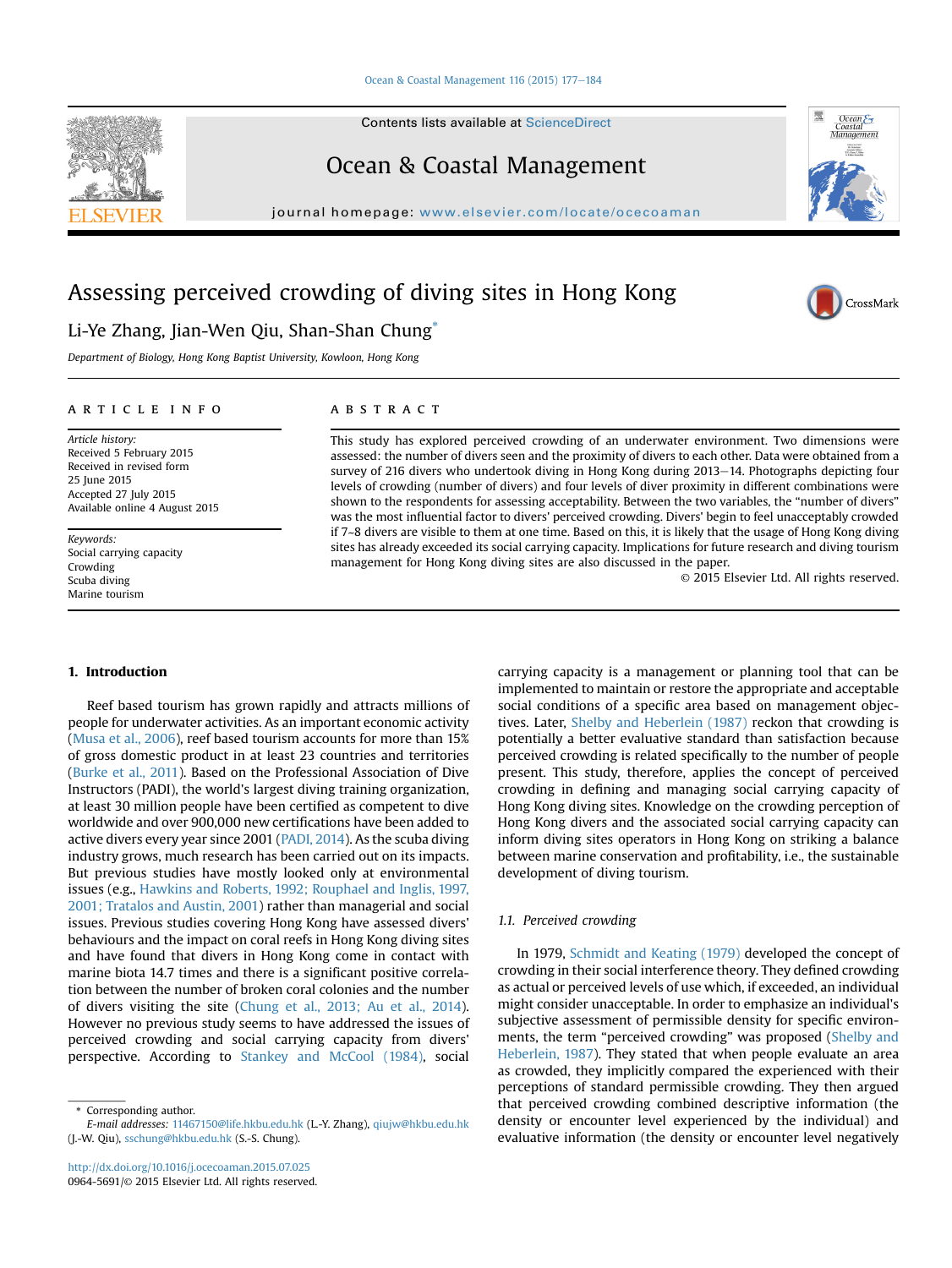evaluated by the individual) and usually measured it by selfreporting techniques. This study adopts Shelby and Heberlein's (1987) definition of perceived crowding which has been used in many empirical studies. In sum, perceived crowding in recreational settings is based upon the social densities and individuals' subjective perceptions in various settings. Perceived crowding in an underwater environment is the focus of this paper.

#### 1.2. Factors influencing perceived crowding

Many studies have since been conducted to investigate when, where and why crowding occurs. It is found that the experience of crowding can be affected by number or density of visitors, the type of activities, the spatial interaction or behaviour of visitors and visitors' personalities (Heberlein and Vaske, 1977; Gramann and Burdge, 1984; Ryan and Cessford, 2003). Manning et al. (1996) used two distance zones (e.g. the foreground and the midground) to evaluate visitors' perceived crowding and the results showed that the proximity of others to the visitor was more likely to lead to the sense of crowding to unacceptable levels felt by visitors. Among these factors, this paper focuses on two most relevant factors to scuba diving, number and proximity of divers and how they influence divers' perceived crowding in an underwater environment.

#### 1.3. Crowding and social carrying capacity

It is difficult to estimate the social carrying capacity of a diving site. Vaske and Donnelly (2002) provide a detailed description of the use of perceived crowding as an evaluative standard of social carrying capacity. They argue that when people judge an area as crowded, they implicitly compare the condition they experience (i.e., impacts) with their perception of what is acceptable (i.e., standards). If they conclude that the area is crowded, it will appear that the existing conditions have already exceeded their standards and that an area may have been carrying more than its capacity. De Ruyck et al. (1997) similarly assert that social carrying capacity is essentially a measure of perceived tolerance of crowding. They define social carrying capacity as the maximum visitor density at which recreationists feel comfortable and uncrowded. The concept of perceived crowding has been widely used as an evaluation criterion for assessing social carrying capacity (De Ruyck et al., 1997; Vaske and Donnelly, 2002). In another study where perceived crowding is used to define the social carrying capacity of Alcatraz Island (Manning et al., 2002), a range of daily carrying capacities (from approximately 2500 visitors per day to approximately 4800 visitors per day) for this Island is established. However, crowding is but one of the many variables that may influence divers' satisfaction and their willingness to return to a specific site. Other valid factors include the quality of the coral or fish (Gazy et al., 2004), the underwater natural scenery (Musa et al., 2006) and underwater visibility (McCarthy et al., 2006). However, other things being equal, number of visitors theoretically begins to decline when it goes beyond the maximum tolerable visitor density.

#### 1.4. Crowding in marine environments

Only a limited number of studies have investigated perceived crowding in marine environments in contrast to the large mass of literature on the application of this concept in terrestrial settings. Davis and Tisdell (1996) were among the first to take note of divers' crowding problems and reckoned that there were two possible types of thresholds-biological and crowding thresholds. Inglis et al. (1999) later discovered that scuba divers' crowding evaluations were significantly influenced by the number of people in the images, prior experience and gender of the respondents, and the presence of safety infrastructure. Shafer and Inglis (2000) also found that the number of people on boats and snorkeling in the water had the least positive influence on snorkelers' enjoyment of the trip. Lankford et al. (2008) conducted a carrying capacity study in Hanauma Bay, Hawai'i, and the results showed that perceived crowding was significantly correlated with the use level, which in Hanauma Bay had already exceeded its capacity. Szuter et al. (2011) first explored the factors influencing scuba divers' perceptions of crowding in underwater settings. They argued that the number and proximity of divers significantly influenced divers' perceived crowding and the number of divers was the strongest determinant. In this study, we verify whether these two factors influence divers' perceived crowding in underwater settings. Needham (2013) found crowding and encounters as important indicators at six coastal and marine sites on the island of Oahu, Hawai'i and the author suggested that all three concepts (i.e., encounters, norms and crowding) should be measured when addressing social carrying capacity issues. Schuhmann et al. (2013) estimated the willingness to pay to avoid high numbers of encounters with other divers in Barbados and Tobago. It was showed that divers might be willing to pay up to US \$4.51 to avoid one diver. Bentz et al. (2015) found that divers choose Azores Islands mainly because they do not want to experience crowding.

#### 1.5. The research questions

Perceived crowding and social carrying capacity of underwater environment have been neglected for a long time. Understanding scuba divers' perceived crowding underwater and developing strategies to assess the impacts on scuba divers and carrying capacity of diving sites will inform plans and policies for managing diving tourism sites such as marine parks. Thus, we have two research questions for this study.

- First, what factors (e.g., gender, number, proximity of scuba divers) influence scuba divers' evaluations of crowding underwater and which is the most important?
- Second, how can a diver's underwater perceived crowding inform capacity management of a specific site, e.g., Hong Kong diving site (HKDS)?

#### 2. Methods

#### 2.1. Study site

Diving sites in Hong Kong are different from most other diving sites in tropical areas (Fig. 1). The diversity of corals in Hong Kong is considered quite high; a total of 84 hard coral species from 28 genera of 12 families have been recorded. Most coral communities are concentrated in the eastern and northeastern shores where rocky hard bottoms are more extensive and the general water conditions more oceanic (Morton and Morton, 1983; Hodgson and Yau, 1997). Shores with a higher concentration of corals are usually used as diving sites in Hong Kong (Fig. 1). Underwater visibility of Hong Kong dive sites (HKDS) varies and is subject to prevailing wind and tidal conditions. While there are no official records about underwater visibility of HKDS, according to diving shops managers and diving masters who frequently dive in HKDS, in the best conditions, underwater visibility can be as far as  $15-20$  m, while most of the time, it is about  $1-5$  m. The underwater temperature can be as high as 29.3 °C in summer but it can drop to 17.3 °C in winter (Environmental Protection Department, 2013). The topography of HKDS is usually flat. Sandy or sandy mud bottom punctuated with corals is usually found at the shallow ends up to about 10 m deep. At approximately 15–20 m, coral merges on a sandy mud seabed.